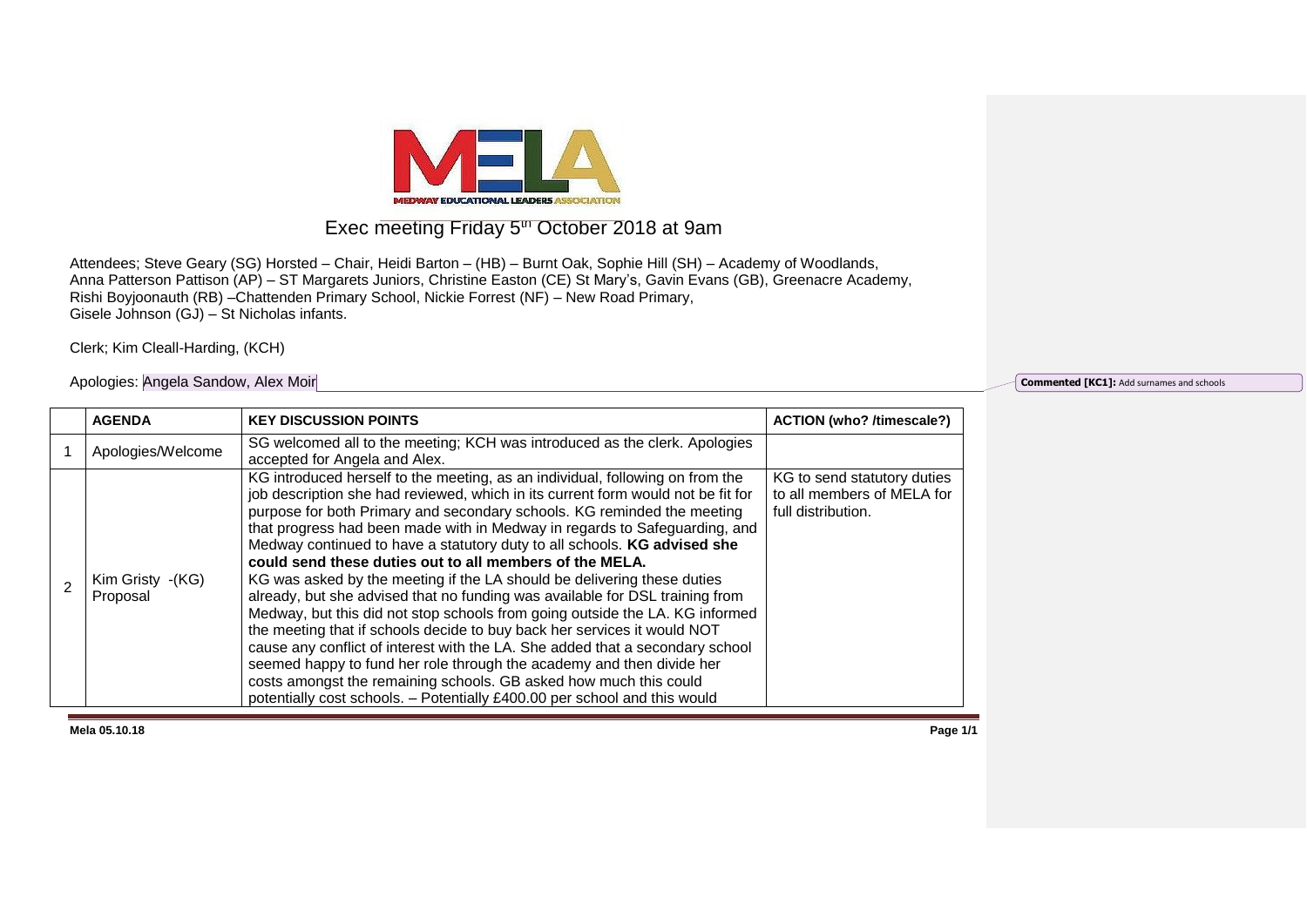|   |                                                 | Incorporate DSL training. KG advised that she had a meeting with lan<br>Sutherland at LA this afternoon. The committee thanked KG for her<br>attendance. KG left the meeting. Further discussion was held.<br>• It was agreed a possible conflict of KG 's role in regards to the statutory<br>responsibilities and work with the LA.<br>If a JD was issued, clarifications would be needed that this buy back<br>would cover all statutory obligations required by all schools.<br>It was agreed that the committee would wait on feedback from the<br>meeting the KG was having with Ian. Action: SG will contact LA                                                                                                                                                                                                                                                                                                                                                                                                                                                                                                                                                                                                                                                                                                                                                                                                                                                                                                                                          | SG to contact lan<br>Sutherland at LA.                                                            |
|---|-------------------------------------------------|-----------------------------------------------------------------------------------------------------------------------------------------------------------------------------------------------------------------------------------------------------------------------------------------------------------------------------------------------------------------------------------------------------------------------------------------------------------------------------------------------------------------------------------------------------------------------------------------------------------------------------------------------------------------------------------------------------------------------------------------------------------------------------------------------------------------------------------------------------------------------------------------------------------------------------------------------------------------------------------------------------------------------------------------------------------------------------------------------------------------------------------------------------------------------------------------------------------------------------------------------------------------------------------------------------------------------------------------------------------------------------------------------------------------------------------------------------------------------------------------------------------------------------------------------------------------|---------------------------------------------------------------------------------------------------|
| 3 | Zone Feedback<br>Each Chair to give<br>feedback | The minutes from the last meeting held on 6 <sup>th</sup> July 2018 were agreed as a<br>true and accurate reflection of the meeting held; with the following<br>amendment; item 4 should read conference was really good, savings should<br>read £1000.<br>SG also advised that the LA had used MELA in its correspondence, the<br>committee agreed that this should not be used. Finance should be added to<br>the next meeting, in the short term the balance of £9,779.32 before today's<br>cost have been taken into account, could be used to support the role / job<br>description for the Safeguarding post. Also it was suggested a £1.00 per pupil<br>cost by schools could support the cost of funding for a clerk.<br>Action: SG to invite union rep to next meeting on 30 <sup>th</sup> November 2018.<br>• Zone 1 – Ofsted – heavy emphasis on Safeguarding, asked staff about<br>KCSIE and the safeguarding training that they had received, details on<br>the slides shown. Twitter inspectors also mentioned page as a way to<br>monitor the events within schools.<br>Casual admissions - Gillingham has seen a huge increase in casual<br>admissions, this is causing heavy workloads for the school offices. VA<br>schools have to pay for any appeals independently at a cost of<br>approximately £300.00 per appeal.<br>Quality of parenting - with the loss if the Children's Centres with in<br>Medway, we have seen an impact on the reception children coming<br>through. Action parenting lessons could be a possible introduction in | <b>SG</b> to invite Union<br>Representative to next<br>meeting to discuss school<br>subscription. |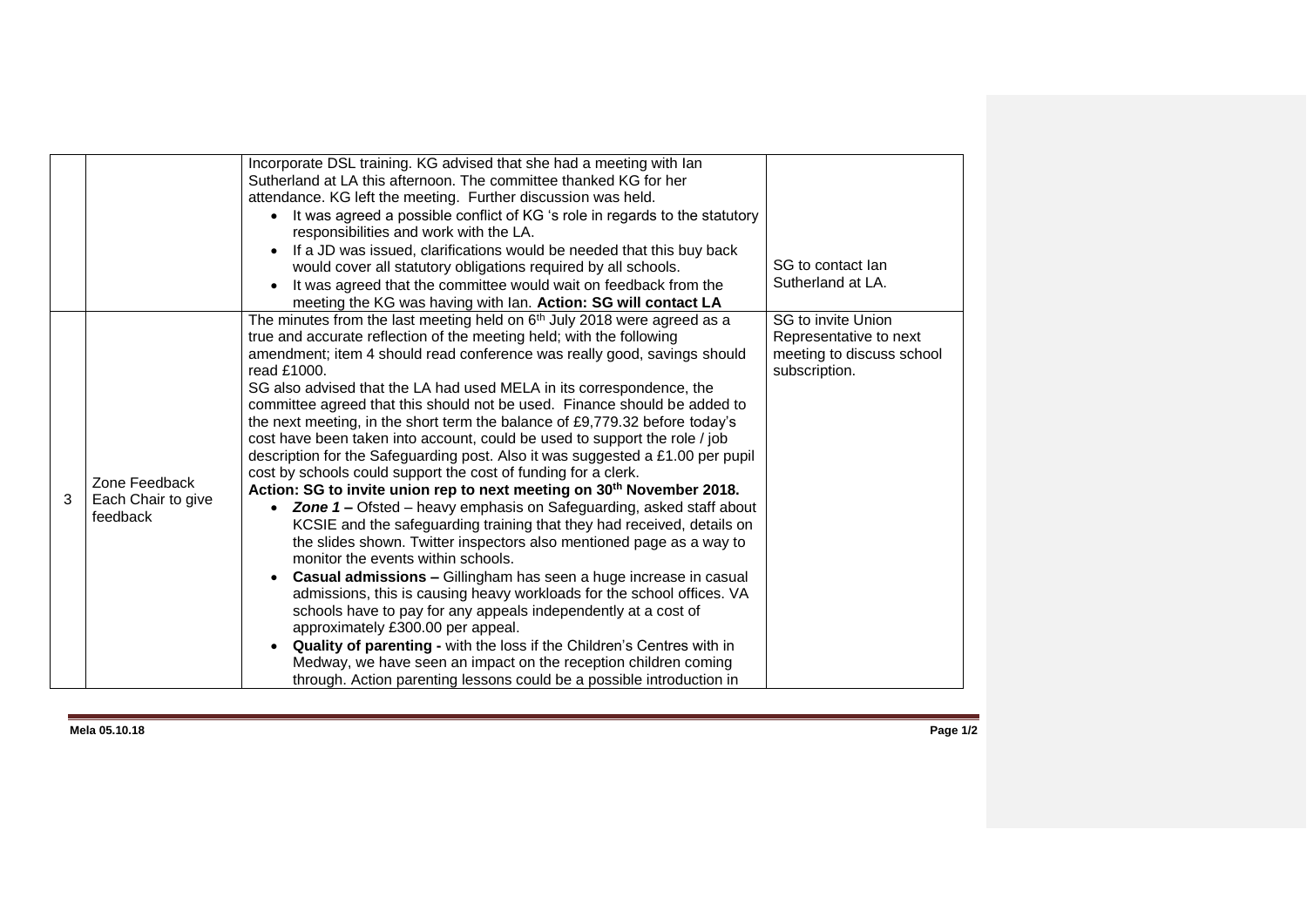| schools, Incredible Years, Triple P could be a universal offer made to<br>parents.   |
|--------------------------------------------------------------------------------------|
|                                                                                      |
| DSL Cover during holiday period; Ofsted asked who was                                |
| responsible during the school holiday period for any safeguarding                    |
| issues with pupils.                                                                  |
| <b>Zone 2 –</b> Ofsted was also discussed with the differences across the            |
| inspections.                                                                         |
| <b>Data Sheet –</b> the introduction of a data sheet that covers all                 |
| information is available on i-share (through Ruth Wells)                             |
| <b>Early help</b> -social worker from early help came to the meeting to<br>$\bullet$ |
| discuss new roles.                                                                   |
| <b>DHT</b> - Discussions had regarding DHT work for the year and sharing             |
| good practices.                                                                      |
| <b>Zone 3</b> - Data sheet should include mobility, OFSTED did not like              |
| Home grown / non-home grown on sheets.                                               |
| <b>Sharing good practice - it was discussed that as HT we should share</b>           |
| our strengths across the zones with each other. This could also include              |
| DHT.                                                                                 |
| Policy and Practice - Marc Dermondy advised that Traded Services                     |
| is now back within Medway, OCELOT is no longer viable. Marc                          |
| Dermondy would like to see the SIB reintroduced.                                     |
| <b>GDPR</b> - current concerns that social workers are sending full names<br>۰       |
| etc. via email's- Egress and USO should be used.                                     |
|                                                                                      |
| Action -One document highlighting strengths from each HT to be<br>$\bullet$          |
| made available. - This will be sent to each chair of the zone.                       |
| <b>Zone 4 - KG</b> -attended the zone meeting; new draft safeguarding                |
| audit had not been completed - on hold. Only 50/% of schools had                     |
| returned the old one and Medway misplaced some of them.                              |
| <b>DHT</b> - Train/empower them, if something is going well, share the good          |
| practice.                                                                            |
| Moderation - DHT across the zones to lead moderations                                |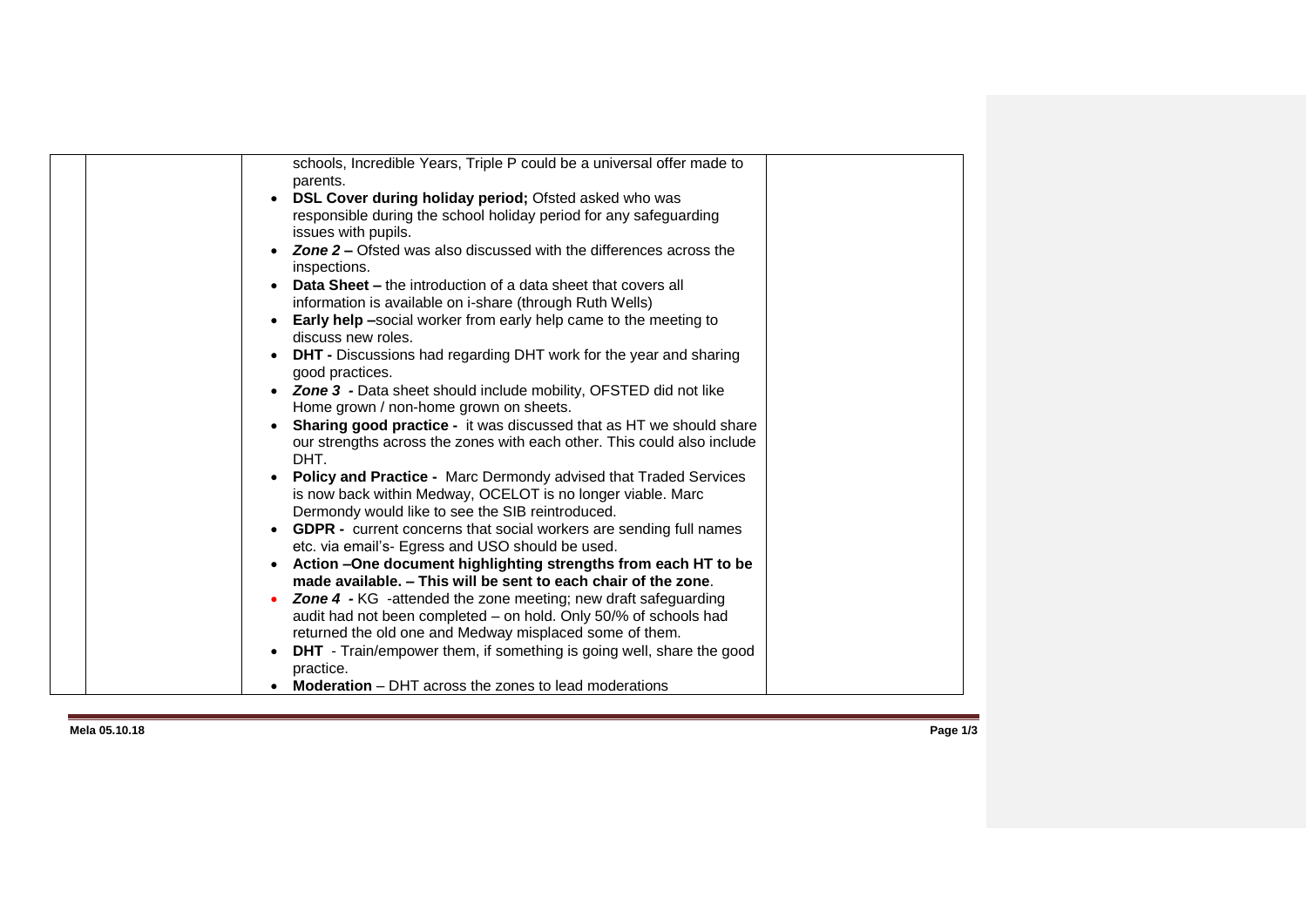| 4 | Nikki Lloyd - Early<br><b>Help Practice</b><br>Manager | committee, the team is broken down into the four zones<br>Chatham hub - Naomi Thompson<br>$\bullet$<br>Strood hub - Lauren Price<br>Luton & Rainham hub - Charisse Cummings<br>Gillingham hub - Marta Simon<br>$\bullet$<br>This is a new team; the role will be developed, with feedback from HT's.<br>Aims<br>$\bullet$<br>Positive relationships,<br>Preventative working,<br>Holding regular surgeries,<br>Early intervention and<br>Acknowledging the right service at the right time.<br>The role will bring working with all secondary, primary and nurseries within the<br>area. Provide advice and consultations in relation to safeguarding issues, as<br>well as supporting the management of children and young people where the<br>school has concerning issues regarding children's welfare. The role will<br>continue to grow to fit in with the needs of the schools. The team will hold<br>regular consultation meeting for individual schools and nurseries every three<br>weeks or once per month.<br>Caseloads – the team will give advice around families, support with<br>making referrals, immediate safeguarding concerns.<br>All referrals are made through the portal.<br>The service sits between level 3 and 4 within the threshold, it will work<br>closely with the child and families that are higher risk level 3 where<br>intensive support is required.<br>GE commented that this is the first process in two years and we are all keen<br>for it to work. Four hubs are available throughout the zones.<br>ACTION; Early help will send out to SG the structure and contact<br>numbers for cascading down to all HT.<br>The Early Help team left the meeting. |  |  |
|---|--------------------------------------------------------|--------------------------------------------------------------------------------------------------------------------------------------------------------------------------------------------------------------------------------------------------------------------------------------------------------------------------------------------------------------------------------------------------------------------------------------------------------------------------------------------------------------------------------------------------------------------------------------------------------------------------------------------------------------------------------------------------------------------------------------------------------------------------------------------------------------------------------------------------------------------------------------------------------------------------------------------------------------------------------------------------------------------------------------------------------------------------------------------------------------------------------------------------------------------------------------------------------------------------------------------------------------------------------------------------------------------------------------------------------------------------------------------------------------------------------------------------------------------------------------------------------------------------------------------------------------------------------------------------------------------------------------------------------------------------------------------------|--|--|
|---|--------------------------------------------------------|--------------------------------------------------------------------------------------------------------------------------------------------------------------------------------------------------------------------------------------------------------------------------------------------------------------------------------------------------------------------------------------------------------------------------------------------------------------------------------------------------------------------------------------------------------------------------------------------------------------------------------------------------------------------------------------------------------------------------------------------------------------------------------------------------------------------------------------------------------------------------------------------------------------------------------------------------------------------------------------------------------------------------------------------------------------------------------------------------------------------------------------------------------------------------------------------------------------------------------------------------------------------------------------------------------------------------------------------------------------------------------------------------------------------------------------------------------------------------------------------------------------------------------------------------------------------------------------------------------------------------------------------------------------------------------------------------|--|--|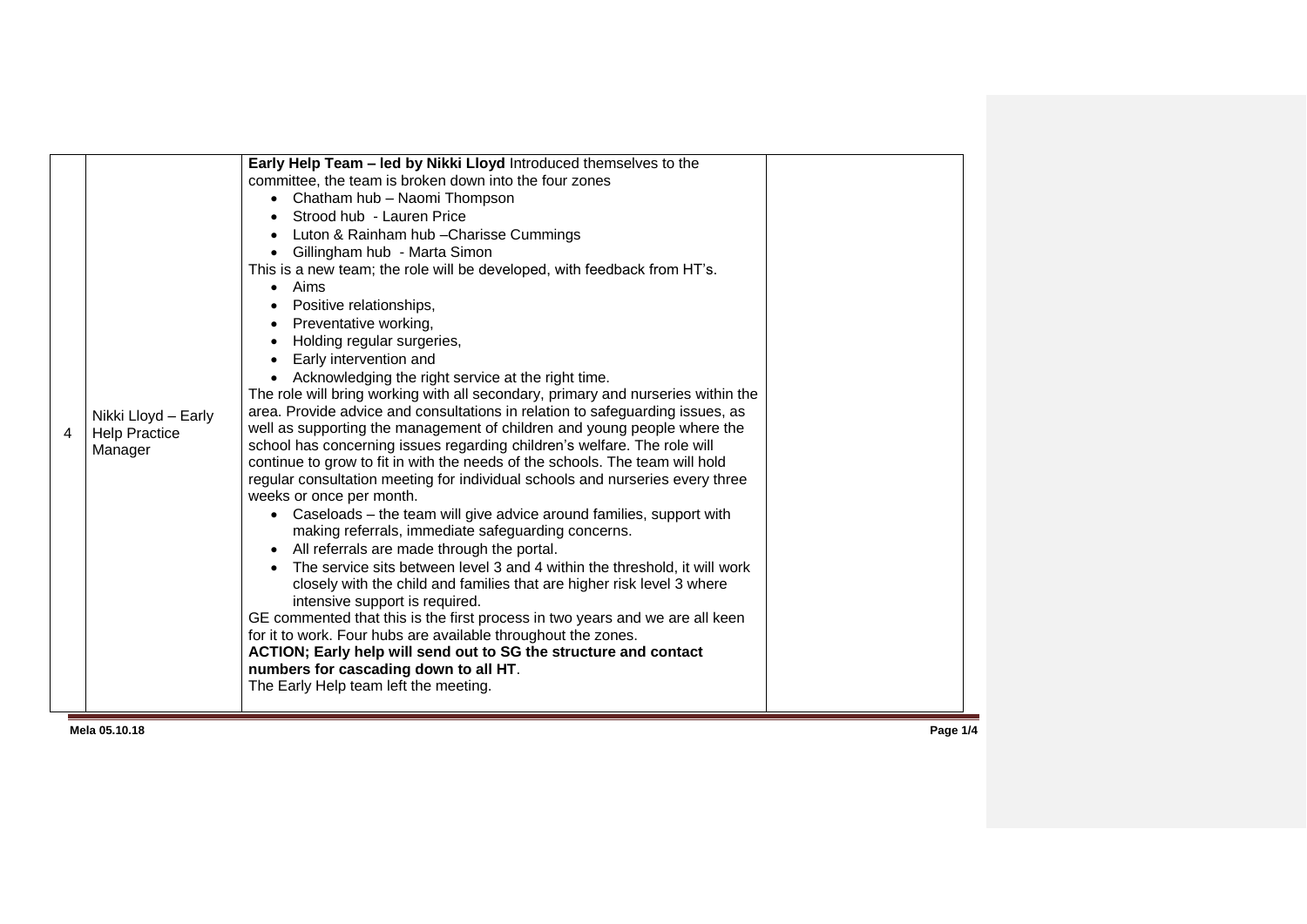| 5              |                                       | <b>TEA/COFFEE</b><br>$\bullet$                                                                                                                                                                                                                                                                                                                                                                                                                                                                                                                                                                                                                                                                                                                                                                                                                                                                                                                                                                                                                                                                                                                                                                                                                                                       |  |
|----------------|---------------------------------------|--------------------------------------------------------------------------------------------------------------------------------------------------------------------------------------------------------------------------------------------------------------------------------------------------------------------------------------------------------------------------------------------------------------------------------------------------------------------------------------------------------------------------------------------------------------------------------------------------------------------------------------------------------------------------------------------------------------------------------------------------------------------------------------------------------------------------------------------------------------------------------------------------------------------------------------------------------------------------------------------------------------------------------------------------------------------------------------------------------------------------------------------------------------------------------------------------------------------------------------------------------------------------------------|--|
| 6              | Anne Robinson                         | Anne Robinson introduced herself to the committee; Governance Connected<br>is the new Governor service that replaced Medway. AR gave a presentation<br>with an over view of the service that her team can offer. She added that she<br>has supported governors for over 13 years and would like to continue this<br>role.<br><b>Clerks</b> - Governance Connected will be able to offer outstanding clerks,<br>$\bullet$<br>with understanding of legal legislation.<br>Training -training will be tailored to the needs of each GB.<br>$\bullet$<br><b>Governor Hub</b> will still be available for all information that schools can<br>embrace.<br>The committee asked how do you find good governors, AR responded, be<br>proactive, explain the role, send letters to local companies, and contact<br>governors for schools. AR added that OFSTED will challenge governors and<br>will choose the governors for interview at visits.<br>AR continued, we want to develop with you; we will aim to meet all your<br>training requirements. Our costs are £375.00 for governor hub and training is<br>based on the number of attendees.<br>The committee thanked AR.<br>The committee discussed the subject of statutory duties, and it was suggested<br>that we liaise with Kent. |  |
| $\overline{7}$ | The Education<br>People - Sean Carter | James Robertson CEO gave a short presentation to the committee about The<br>Education People – he explained that it was Kent's school improvement<br>service. It offered many services ranging from early years, governance,<br>school improvement and outdoor learning.<br>• The Education people was launched 1 <sup>st</sup> September, it was set up as a<br>LA Trading Company, ensuring all profits went back into the LA<br>Services.<br>Governors - this service will offer all the statutory requirements.,<br>clerks, training is available within Kent and Medway. Clerks can be<br>appointed through Kent                                                                                                                                                                                                                                                                                                                                                                                                                                                                                                                                                                                                                                                                |  |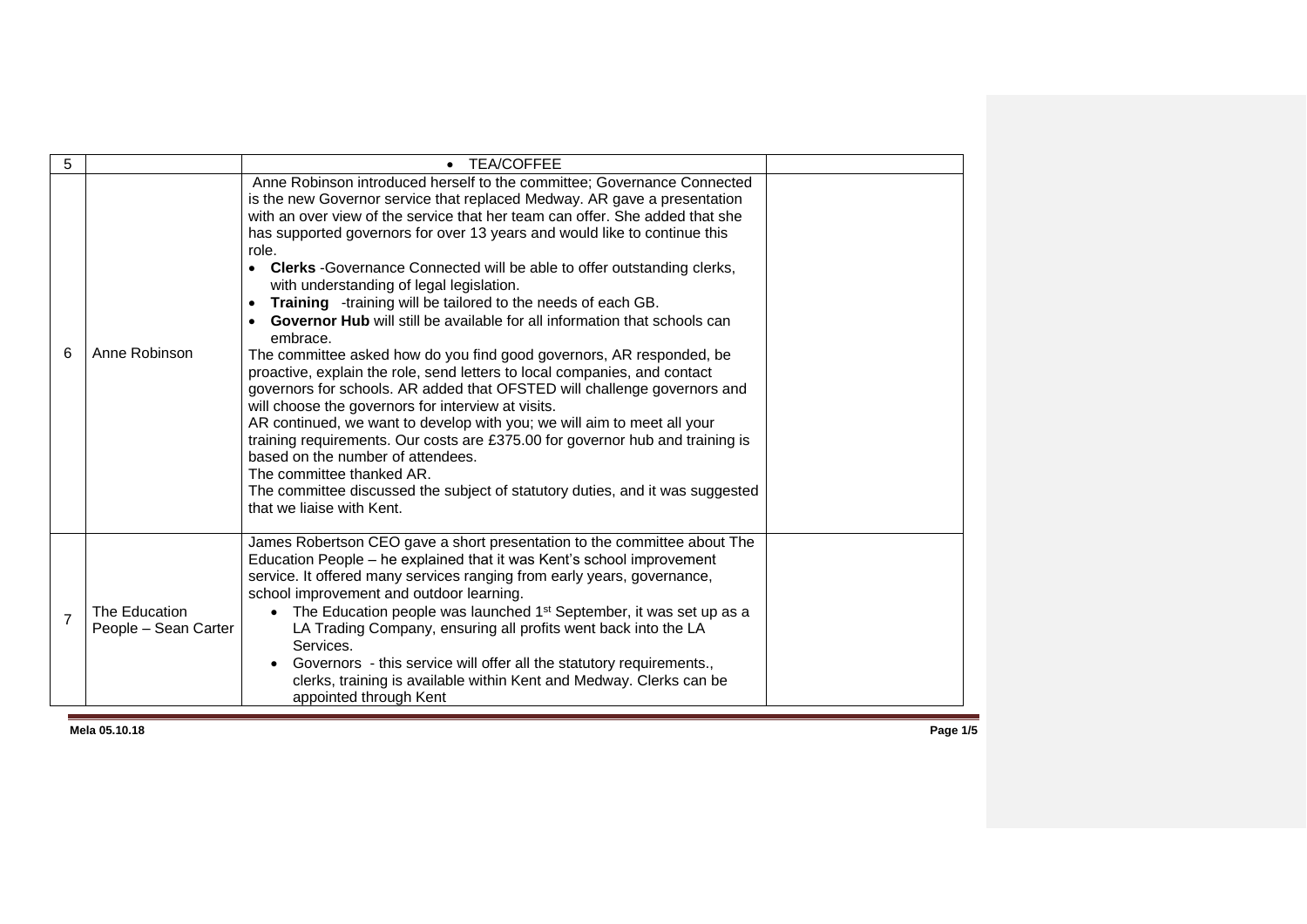|   |                                                | Safeguarding – the team is made up of 8 staff members, all the<br>statutory duties are covered by this team, day to day help desk is<br>available, updates are sent out via newsletters.<br>Website - this is education based, packages can be bought<br>individually; the more packages purchased in future can reduce the<br>cost.<br>Packages are developing, work in progress to meet the needs of both Kent<br>and Medway schools. James thanked the committee and left.<br>The committee discussed Kent Safeguarding; ACTION SG will contact Kent<br>to come in to discuss options with the Exec committee.                                                                                                                                                                                                                                                                                     |
|---|------------------------------------------------|-------------------------------------------------------------------------------------------------------------------------------------------------------------------------------------------------------------------------------------------------------------------------------------------------------------------------------------------------------------------------------------------------------------------------------------------------------------------------------------------------------------------------------------------------------------------------------------------------------------------------------------------------------------------------------------------------------------------------------------------------------------------------------------------------------------------------------------------------------------------------------------------------------|
| 8 | Constitution /<br>Communicating with<br>zones. | Constitution - SG asked if the constitution should be amended, currently 2<br>year rolling chairs - is the committee happy with this? If a HT is not available,<br>can committee /zones appoint replacement HT? It was discussed and agreed<br>that if a member does not attend 2 consecutive meetings without accepted<br>apologies then zone group can decide on appointing a new HT chair. It will<br>then go back to the MELA Exec.<br>ACTION - GE will update the constitution; also amend the date of<br>appointment to run two years from that date. These must be voted on and<br>agreed by zones.                                                                                                                                                                                                                                                                                            |
| 9 | Impact projects -<br>School Forum Money        | SG advised the committee that the school forum fund held £350,000 - and<br>the Exec committee needed to decide what to do with this fund;<br>Mental Health Practitioner - this would enable one person from each<br>zone to train up to become a Mental Health Practitioner for schools. This<br>course would entail 5 days supply to cover teacher costs at university of<br>London. Action, each zone to discuss and address this possible use<br>of the school forum fund.<br>Social and mental health representative - through Early Help training<br>$\bullet$<br>Raising parenting skills; this would involve training in Incredible Years<br>for HSSW within the zones.<br>NAHT / Secondary schools - Supporting Exclusion's reductions in<br>٠<br>Medway, this will give Senior Leaders and Governors a thorough<br>understanding of exclusion from a legal perspective, including supporting |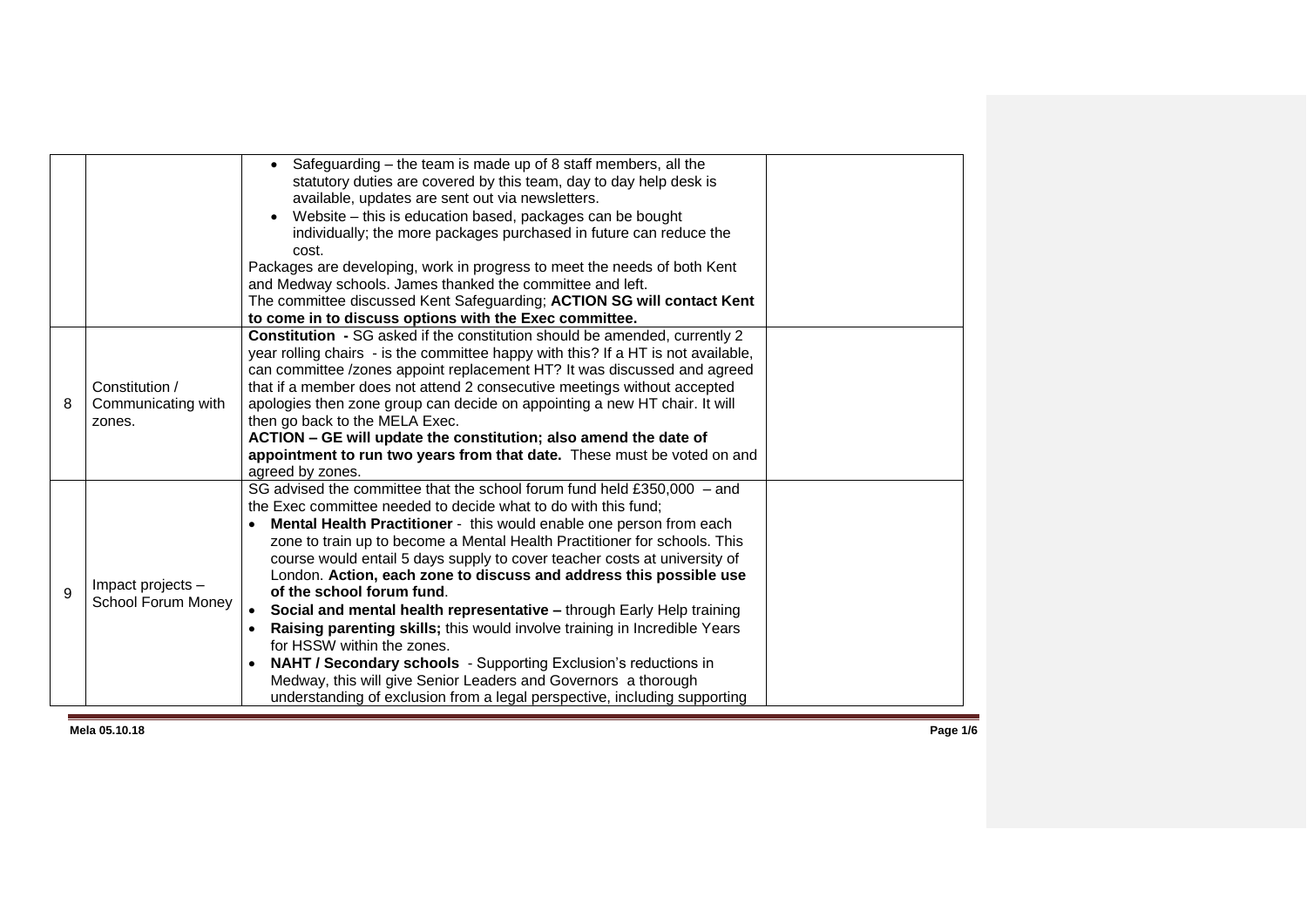|                 |                              | the needs of pupils in schools both diagnosed and undiagnosed. This<br>would cost £3k for 40 places.<br>• SG advised the committee that the Schools forum were waiting to<br>see a breakdown of the proposed costs. The committee agree with<br>the Mental Health practitioner diploma and NAHT but with<br>stipulation's to be added.<br><b>PROJECTS</b><br>• SG advised the committee that he had been advised on the following<br>proposed projects -<br><b>Eal support - EAL</b> is creeping up within the Zone schools, a<br>suggestion was to buy back support from Kent<br>Speech and language within KS2 - Beam / OT/ Fizzy can be used,<br>maybe a bid around speech and language could be put forward<br>$EMAILS - SG$<br>• SG advised he had received emails on subjects for discussion at this<br>meeting:<br>Leadership within Medway - one HT has concerns about the<br>incompetency within Medway, the use of locum/interim's in place<br>within Medway council - cost effectiveness with in the council.<br><b>New School build – the need for a new school to be built and the</b><br>suggested area - grave yard site, this was highlighted in the local<br>press. School places are lacking within areas within the zones.<br>SG will contact Paul Clark to attend the next Exec meeting to discuss<br>this issue |  |
|-----------------|------------------------------|--------------------------------------------------------------------------------------------------------------------------------------------------------------------------------------------------------------------------------------------------------------------------------------------------------------------------------------------------------------------------------------------------------------------------------------------------------------------------------------------------------------------------------------------------------------------------------------------------------------------------------------------------------------------------------------------------------------------------------------------------------------------------------------------------------------------------------------------------------------------------------------------------------------------------------------------------------------------------------------------------------------------------------------------------------------------------------------------------------------------------------------------------------------------------------------------------------------------------------------------------------------------------------------------------------------------------------------|--|
| 10 <sup>1</sup> | Andy Willets - Hub<br>update | The Committee welcomed Andy Willets to the meeting - AW proceeded to<br>give the committee an update on the Hub. He highlighted the closure of 19<br>children centres and that these were replaced with 4 children and family hubs.<br>The Hubs are where sensitive information and conversations can take<br>place. These will allow closer working with schools., with help for 6-12<br>weeks and then back to the HSSW within schools.<br>The hubs are at the following areas;<br>Woodlands for Zone 1                                                                                                                                                                                                                                                                                                                                                                                                                                                                                                                                                                                                                                                                                                                                                                                                                            |  |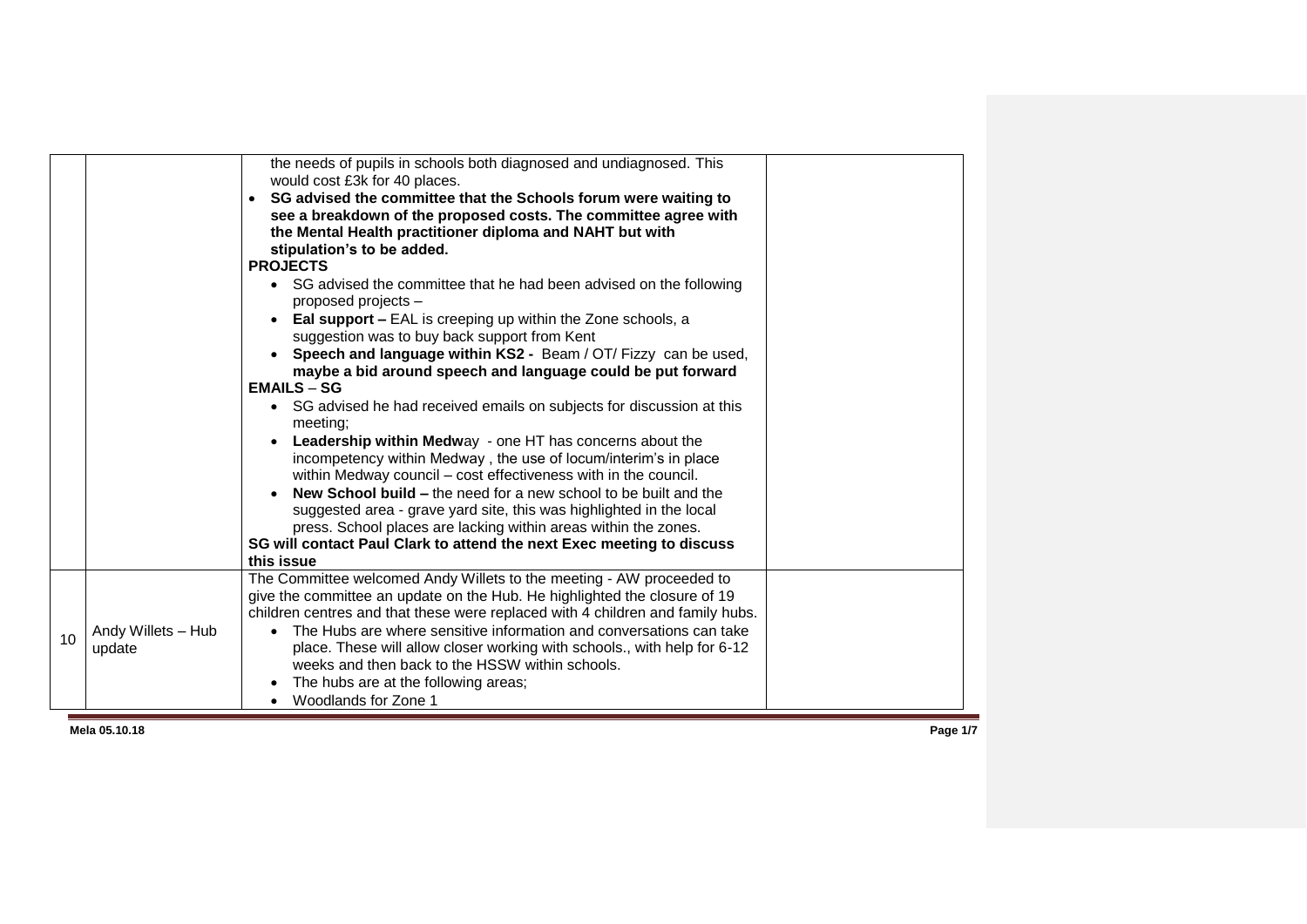|    |                    | Wayfield for zone 2<br>Elaine Centre for zone 3<br>All Saints for zone 4<br>AW explained the hubs will have different contents, the hubs will reduce the<br>waiting times for pupil referrals, and the hubs will include public health, family<br>health, and parenting - therapy, Incredible Years and Triple P.<br>AW added that he will be sending Juda Rachma for mental Health training<br>"train the trainer', which will enable him to train up staff within the zone and<br>then cascade this training down to schools. Also behaviour support - Anne<br>McNicolls will be offering training out across Medway. This training will be<br>free.<br><b>ACTION SG will invite AM to next meeting</b><br>AW also advised the committee that the police link (encompass <sup>2222</sup> ) is still<br>on the table for schools to have access to issues first hand. He added that<br>the hubs are great but his main priority is the impact that the hubs have.<br>Impact is paramount with the reductions in referrals and an improvement in | <b>Commented [MKC2]:</b> Is this correct for the police link |
|----|--------------------|--------------------------------------------------------------------------------------------------------------------------------------------------------------------------------------------------------------------------------------------------------------------------------------------------------------------------------------------------------------------------------------------------------------------------------------------------------------------------------------------------------------------------------------------------------------------------------------------------------------------------------------------------------------------------------------------------------------------------------------------------------------------------------------------------------------------------------------------------------------------------------------------------------------------------------------------------------------------------------------------------------------------------------------------------|--------------------------------------------------------------|
| 11 | <b>Kevin Smart</b> | attendance across the schools. HTs should see this improvement within three<br>months. AW added be would like an Exec group set up to challenge the hubs<br>and his department on performance and effectiveness,<br>AW was thanked by the committee and left the meeting<br>Kevin Smart advised the committee about the obligations of the LA, he<br>informed them of the following '<br>• Explanation of the LA remit<br>Summary of school performance<br>Implementation<br>HM Statutory duties "driving education agenda", achieving potential with<br>children, promote educational excellence for all children - tackling under<br>performers.<br>Medway has seen dramatic improvements over the last three years in the<br>league tables,<br>$2015 -$ bottom of the table 150/150<br>2016 moved to 123/150                                                                                                                                                                                                                                  |                                                              |